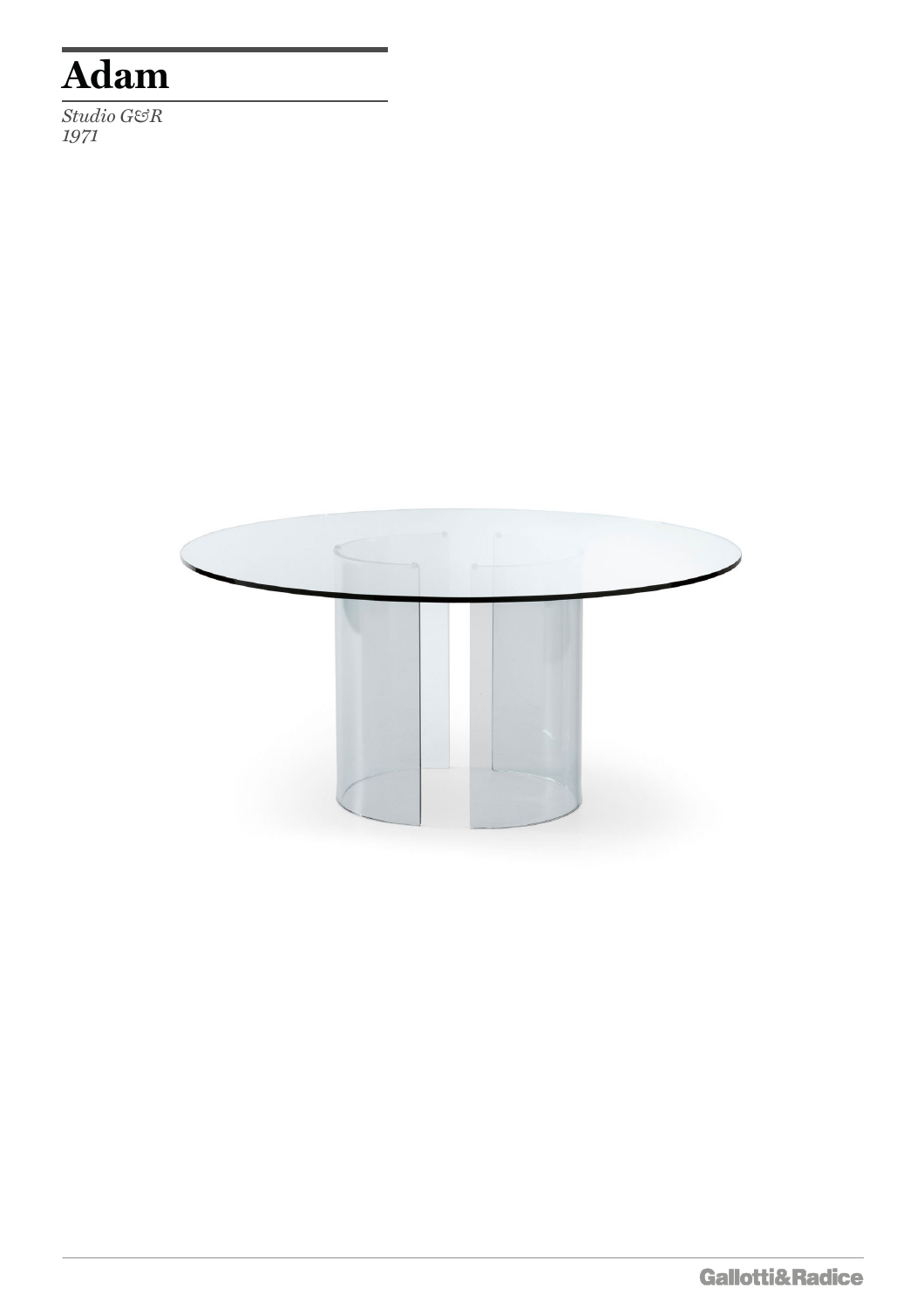*Tavolo in cristallo trasparente. Basamenti in cristallo 15mm, curvati a fuoco e molati a mano. Parti metalliche in ottone cromato. Disponibile anche senza parti metalliche (altezza finita: 72 cm). Su richiesta si realizzano piani con dimensioni speciali. Per piani di dimensioni superiori a 260cm sono previste 4 basi.*

## **Adam** *Studio G&R, 1971*

*Table in transparent glass. Bases in 15mm glass curved by fire and hand bevelled. Chromed brass clips. Also available without metal parts (total height: 72 cm). Customised sizes for the top on request. For glass top larger than 260cm, four bases are recommended.*

*Dimensioni / Sizes Top: thickness 15mm Cm (Ø x H) 130 x 74 150 x 74*

*Inches (W x D x H) Ø 51¼" x 29¼" Ø 59¼" x 29¼"*

*Cm (W x D x H) 160 x 130 x 74 180 x 130 x 74 210 x 130 x 74 210 x 120 x 74 240 x 120 x 74 260 x 120 x 74*

*Inches (W x D x H) 63" x 51¼" x 29¼" 71" x 51¼" x 29¼" 82¾" x 51¼" x 29¼" 82¾" x 47¼" x 29¼" 94½" x 47¼" x 29¼" 102½" x 47¼" x 29¼"*

*Top: thickness 19mm Cm (W x D x H) 280 x 120 x 74 300 x 120 x 74*

*Inches (W x D x H) 110¼" x 47¼" x 29¼" 118¼" x 47¼" x 29¼"*

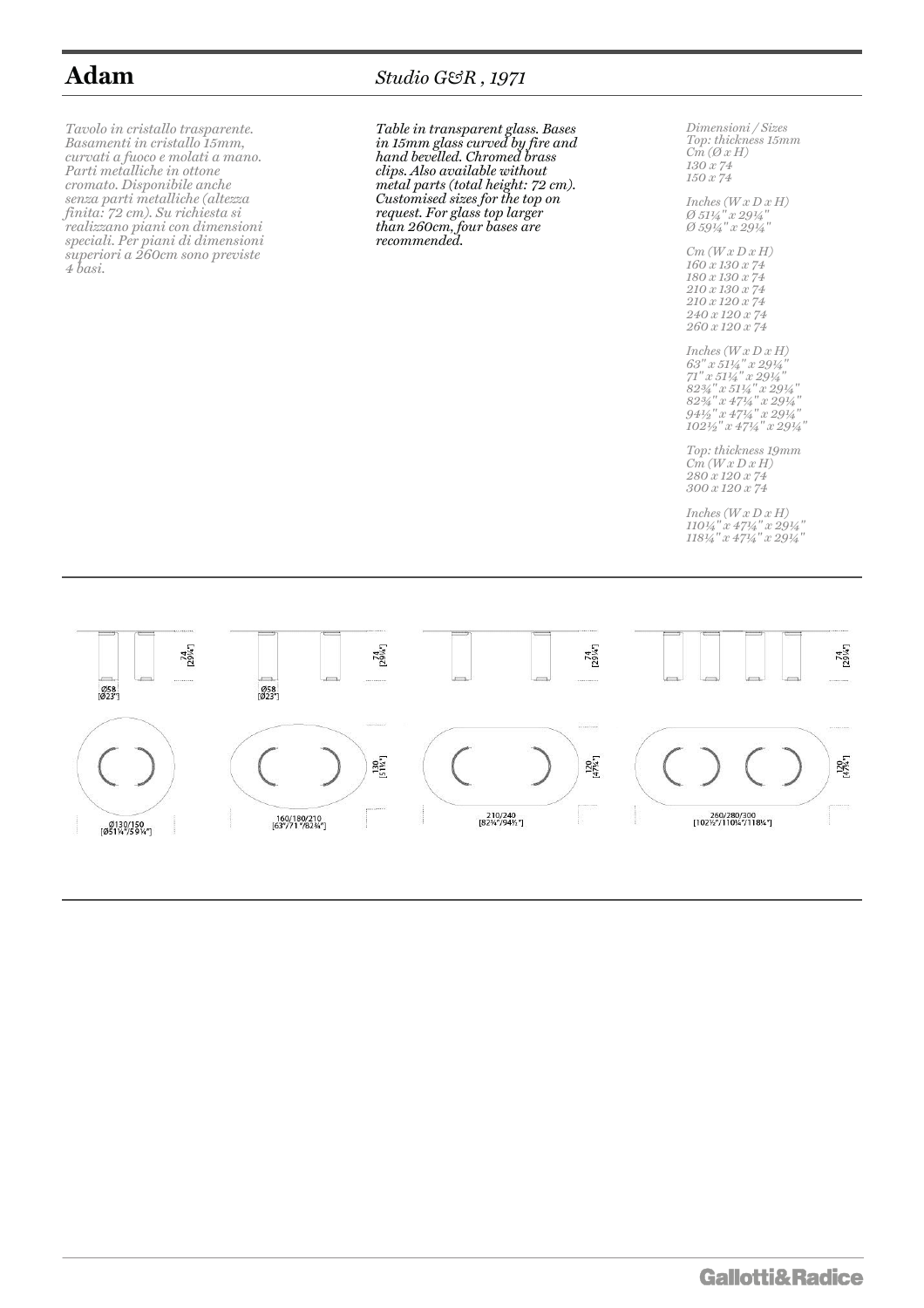